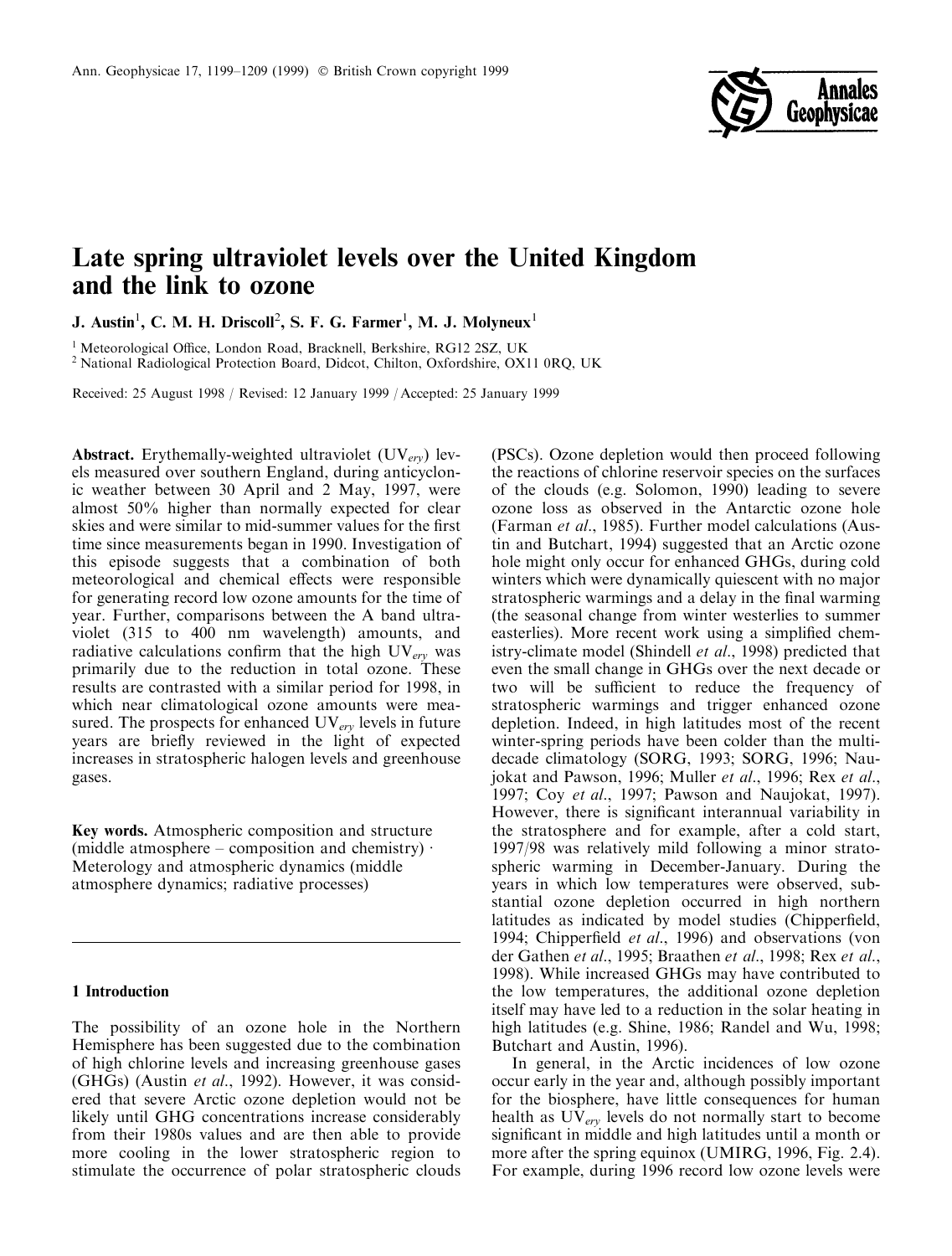observed over Camborne (50.2°N, 5.3°W) in the United Kingdom in early March (Driscoll, 1996) and this gave rise to peak  $UV_{\text{ery}}$  of 63 mWm<sup>-2</sup>, some 50% higher than normal despite partially cloudy skies. For the amount of ozone present, calculations give a peak clear sky  $UV_{ery}$ of 82 mWm<sup>-2</sup> but this is somewhat lower than noon clear sky summer values of about 160 mWm<sup> $-2$ </sup>. During 1997, however, the low spring temperatures in the stratosphere combined with a delay in the final warming have provided the conditions for  $UV_{erv}$  levels to be similar to summer values almost two months early. Here we analyse data during the period 30 April to 2 May, 1997, to determine the causes of the high  $UV_{ery}$  episode and contrast the period with early May 1998 when near normal  $UV_{\text{erv}}$  occurred also in anticyclonic conditions.

#### 2 Broad-band ultraviolet data

In 1988, the National Radiological Protection Board (NRPB) set up three monitoring stations to make measurements at Chilton (51.6°N), Leeds (53.8°N) and Glasgow (55.9°N). To these sites, Camborne (50.2°N) and Lerwick  $(60.1^{\circ}N)$  were added in 1993 and Kinloss  $(57.6°N)$  was added in 1996: see Fig. 1. Measurements of visible (approximate wavelength range  $400-770$  nm), ultraviolet A  $(315-400 \text{ nm}, \text{UVA})$  and ultraviolet radi-



Fig. 1. Map of the UK and Ireland showing the positions of the 6 UV monitoring stations. In addition ozone measurements are made at Camborne (station 6) and Lerwick (station 1)

ation weighted by the erythemal action spectrum (McKinlay and Diffey, 1987; 290–400 nm,  $UV_{ev}$ ) have been made simultaneously and continuously using a system based on three commercially available broad-band detectors. The measurements are designed to provide information regarding the range of variation of solar UV at different latitudes in the UK with the time of year and from year to year, and to establish baseline UV.

The erythemally-weighted UV detector is a modification of the 500 series detector produced by the Solar Light Company and incorporates a quartz hemispherical dome. Solar radiation incident upon the dome passes through a pre-filter, which absorbs visible and infrared radiation. The solar UV is then wavelengthshifted by a magnesium tungstate phosphor deposited on a green filter. This filter absorbs residual UV and the small amount of red light transmitted by the pre-filter. The emission from the fluorescing phosphor is centred at 500 nm and is detected by a vacuum photodiode. The UVA detector (Model SD104A-Cos) consists of a polytetrafluoroethylene cosine diffuser, A UVA transmission filter and a large area gallium arsenide phosphide photovoltaic diode. The peak response is at 367 nm with a bandwidth (full width, half maximum) of 38 nm. The third detector (Model SD104L-Cos) measures the photopic illuminance (lux) in the visible part of the solar spectrum. It consists of a white acrylic cosine diffuser, a transmission filter and a large area silicon photodiode. This detector has a spectral response which approximates to the photopic curve of the International Commission on Illumination (CIE). The detectors are calibrated using standard sources traceable to national standards laboratories. In addition, all detectors are calibrated against the Sun at various times at and around noon on a clear summer's day. This is done with the aid of a scanning spectroradiometer, calibrated against lamps traceable to national standards. The detectors are linked, with in-house designed preamplifiers and an analogue-to-digital converter, to microcomputers for data acquisition and analysis. Data are recorded every 20 s to give mean irradiance levels over 5 min periods throughout a 24 h cycle. At the 95% confidence level, measurement uncertainties are estimated to be no greater than 15% for the two UV detectors, taking account of all potential instrument and calibration uncertainties. Instrument uncertainties are estimated to be lower than this in the region of 5 to 10%.

Sufficient data now exist for an approximate climatology to be constructed for Chilton which is presented in Sect. 2.1. We also present provisional data for Glasgow. In Sects. 2.2 and 2.3 we discuss two case studies for Southern England. Since the connection with total ozone is an important one, the data at Camborne where ozone measurements are also available, are investigated.

#### 2.1 UV climatologies for clear skies for Chilton (51.6°N) and Glasgow (55.9°N)

Only those days which could be identified by their smooth diurnal variation as clear skies or near clear skies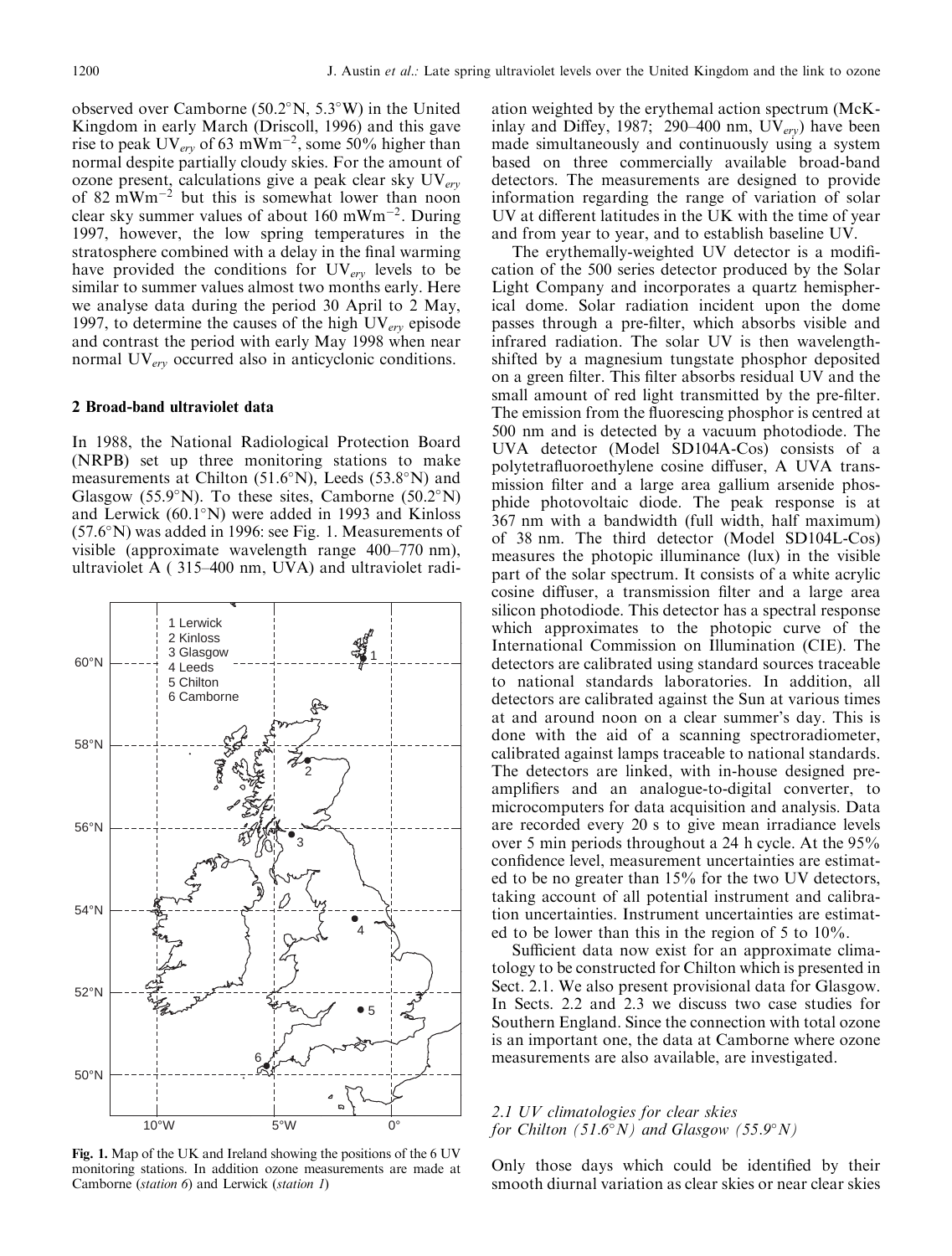are considered, because of the complications associated with the interpretation of  $UV_{\text{erv}}$  on cloudy days. However, for the period  $24/4/1990-31/5/1998$  only 297 clear days have occurred at Chilton spread over only 220 days of the year. Thus nearly 40% of the days have not had a completely clear sky in any year since 1990. At Glasgow for the years  $1992-1997$  only 49 days had completely clear skies. The year was divided into 26 periods of 2 weeks, thus averaging about 11 data points for Chilton in each 2-week period, and the mean and standard deviation was computed for each period (see Table 1).

Peak  $UV_{\text{erv}}$  values for the clear-sky days (Fig. 2a) show some day-to-day variability due to ozone and, presumably, aerosol changes, rather than random error in the data, which is of order 0.5%. Also, there is no evidence of instrument drift during the period. At Chilton, for the 14 day mean centred on 1 May, measured  $UV_{ery} = 103.6 \pm 5.5$  mWm<sup>-2</sup> and for the period centred on 27 June  $UV_{ery} = 157.4 \pm 2.4 \text{ mWm}^{-2}$ , where the error bars denote the standard error of the mean, and exclude instrument systematic error. At Glasgow UV<sub>ery</sub> values were  $6\%$  and  $11\%$  lower for the late spring and summer periods respectively, but are considerably lower than at Chilton during winter. This is to be expected given the more northerly location of Glasgow, although there were rather fewer clear skies, making comparisons difficult.

#### 2.2 Case study, 1997

On 1 and 2 May, 1997, the Chilton  $UV_{ery}$  values of 149 and  $148 \text{ mWm}^{-2}$ , exceeded the derived climatology by

43%, equal to 95% of the normal peak summer value. Apart from 1997, the largest  $UV_{ery}$  values attained during the period 23 April to 6 May were 122 mWm<sup>-2</sup>, observed in 1995.

Figure 2b shows  $UV_{ery}$  data at Camborne for 30 April 1997 to 2 May 1997 Additional reflection from the small amount of cloud that was present could have occurred on 30 April 1997. Also, total ozone was lower on 30 April 97 than on the following two days which would have contributed an extra  $2\%$  in UV<sub>ery</sub>. On this day UV<sub>ery</sub> peaked at 163.3  $\pm$  0.6 mWm<sup>-2</sup>, which just exceeds the peak summer value expected (the Chilton 27 June climatology, corrected for the  $1^\circ$  latitude difference between Camborne and Chilton).

#### 2.3 Case study, 1998

In contrast to the 1997 case study, during 1998 the maximum  $UV_{\text{ery}}$  observed for the early May period was only 97 mWm<sup> $-2$ </sup> on 2 May 1998 at Chilton during partially cloudy skies, and  $106$  mWm<sup>-2</sup> at Camborne on 3 May 1998. Figure 2c shows the data at Camborne for the period  $2-3$  May 1998. On 3 May 1998, the best example of a clear sky day during the period, the peak UV was  $106.4 \pm 0.2$  mWm<sup>-2</sup>, in agreement with the climatology for Chilton when allowance is made for the slight latitude difference.

Figure 2d shows the UVA values at Camborne for sample days during the two periods in 1997 and 1998. Despite the fact that peak  $UV_{ery}$  was some 50% higher in 1997 than in 1998, the peak UVA values differed by only about 10%. This implies that the major change

**Table 1.** Noon clear sky  $UV_{\text{erv}}$ climatologies for Chilton, 1990-1997 and Glasgow, 1992-1997. The error bars denote the expected errors in the mean which for small numbers of points are not necessarily good estimates of the true uncertainty. The values for Glasgow are based on few data points and should be treated with caution

| Period              | Mean Chilton<br>$(mWm^{-2})$ | Number of<br>points | Mean Glasgow     | Number of<br>points     |
|---------------------|------------------------------|---------------------|------------------|-------------------------|
| $1-14$ Jan.         | $6.3 \pm 0.4$                | 14                  | $4.5 \pm 1.1$    | 3                       |
| $15-28$ Jan.        | $8.4 \pm 0.6$                | 11                  | $5.0 \pm 0.1$    | $\boldsymbol{2}$        |
| $29$ Jan $-11$ Feb. | $12.1 \pm 0.4$               | 10                  | $6.7 \pm 1.6$    | 3                       |
| $12 - 25$ Feb.      | $22.2 \pm 1.8$               | 13                  | No data          | $\overline{0}$          |
| 26 Feb. - 11 Mar.   | $38.9 \pm 2.6$               | 11                  | No data          | $\theta$                |
| $12 - 25$ Mar.      | $51.2 \pm 2.3$               | 13                  | $49.0 \pm -$     | 1                       |
| 26 Mar.-8 Apr.      | $66.5 \pm 4.2$               | 12                  | $57.9 \pm -$     | 1                       |
| $9 - 22$ Apr.       | $76.3 \pm 6.8$               | 8                   | $70.6 \pm 0.3$   | $\overline{\mathbf{c}}$ |
| $23$ Apr.–6 May     | $103.6 \pm 5.5$              | 20                  | $97.6 \pm 3.6$   | $\overline{c}$          |
| $7-20$ May          | $122.8 \pm 4.0$              | 12                  | $96.0 \pm 2.3$   | 6                       |
| $21$ May–3 June     | $131.9 \pm 4.4$              | 13                  | $109.1 \pm 27.4$ | $\frac{2}{2}$           |
| $4-17$ June         | $151.0 \pm 3.1$              | 10                  | $141.4 \pm 13.1$ |                         |
| 18 June–1 July      | $157.4 \pm 2.4$              | 9                   | $139.7 \pm 4.0$  | $\overline{4}$          |
| $2-15$ July         | $147.6 \pm 4.5$              | 11                  | $126.1 \pm -$    | 1                       |
| $16-29$ July        | $140.5 \pm 4.3$              | 15                  | No data          | $\theta$                |
| $30$ July-12 Aug.   | $126.8 \pm 3.0$              | 12                  | $107.3 \pm 17.8$ | 2                       |
| $13 - 26$ Aug.      | $122.7 \pm 5.0$              | 10                  | No data          | $\overline{0}$          |
| $27$ Aug. $-9$ Sep. | $93.7 \pm 4.4$               | 9                   | $105.1 \pm -$    | 1                       |
| 10-23 Sep.          | $73.6 \pm 2.4$               | 8                   | $63.8 \pm -$     |                         |
| 24 Sep. - 7 Oct.    | $68.0 \pm -$                 | 1                   | No data          | $\theta$                |
| $8-21$ Oct.         | $38.9 \pm 2.2$               | 14                  | $22.3 \pm 2.1$   | 4                       |
| $22$ Oct. $-4$ Nov. | $22.2 \pm 1.5$               | 12                  | $15.8 \pm -$     | 1                       |
| $5-18$ Nov.         | $12.3 \pm 0.8$               | 13                  | $6.5 \pm 0.9$    | 4                       |
| $19$ Nov.-1 Dec     | $9.2 \pm 1.0$                | 6                   | $6.6 \pm 0.9$    | $\overline{c}$          |
| $2$ Dec. $-15$ Dec  | $6.2 \pm 0.3$                | 17                  | $3.0 \pm -$      | 1                       |
| $16-31$ Dec.        | $4.7 \pm 0.4$                | 13                  | $2.5 \pm 0.3$    | 4                       |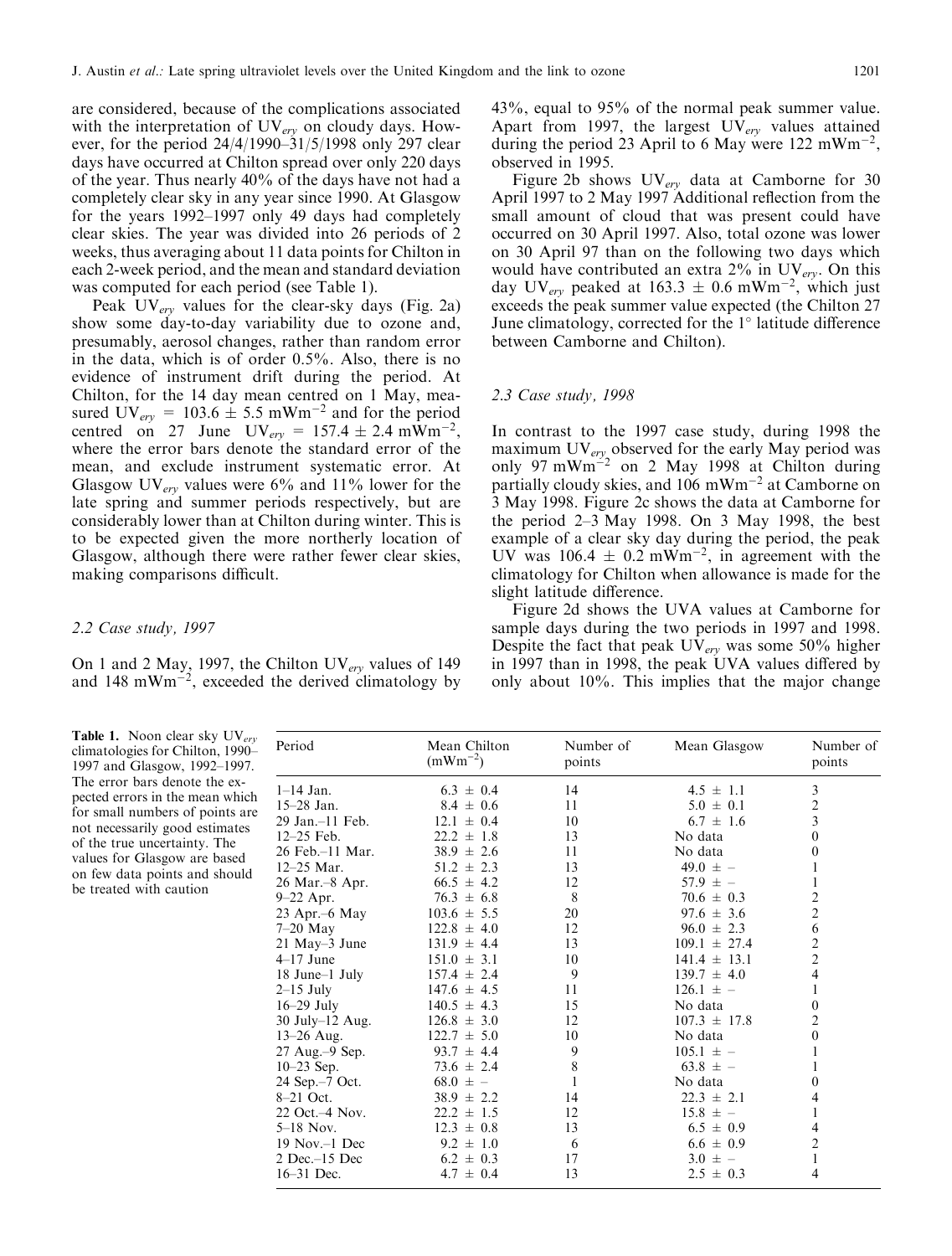

Fig. 2a. Observed peak daily values of  $UV_{\text{ery}}$  for 24/4/1990–31/5/1998 at Chilton, Oxfordshire (51.6°N, 1.3°W) (broken line), together with calculated noon values for clear skies (solid line). **b**  $UV_{ev}$  data at Camborne (50.2°N, 5.3°W) for 30/4/97 to 2/5/97 (broken lines) together with calculated values for 1 May (solid lines). Upper solid curve: calculated values assuming the observed total ozone value of 271 DU measured at Camborne. Lower solid curve: calculated values

occurred for wavelengths less than 315 nm, which are significantly affected by ozone.

#### 3 Measurements of ozone

The United Kingdom Meteorological Office measures total ozone daily, when conditions allow, at Camborne in Cornwall and Lerwick  $(60.1^{\circ}N, 1.2^{\circ}W)$  in the Shetland Islands, using manually operated Dobson spectrophotometers (WMO, 1996). These instruments are regularly calibrated at international intercomparisons, and the Camborne instrument was last calibrated in 1995. Monthly checks on the instruments are also carried out using a mercury lamp for wavelength accuracy and a standard lamp for calibration accuracy.



assuming climatological total ozone (373 DU). c  $UV_{ery}$  data at Camborne on 2/5/1998 and 3/5/1998 (broken lines) together with calculated values for 3/5/1998 (solid lines). Upper solid curve: calculated values assuming the climatological total ozone (373 DU). Lower solid curve: calculated values assuming the total ozone value of 400 DU measured at Camborne. d UVA data at Camborne on 30/4/ 1997, 1/5/1997, 2/5/1998 and 3/5/1998

The carefully scrutinised data series begin in 1979 for Southern England and 1981 for Lerwick. Several observations are made at different solar elevations each day and only the most reliable measurements are used to derive the average value of total ozone for a given day. Total ozone data are also available in near real-time from a Total Ozone Mapping Spectrometer (TOMS – see Stolarski, 1993 for a general description of the instrument) on the Earth Probe satellite, at the positions of Camborne and Lerwick. Comparisons have also been made between the Lerwick instrument and a similar instrument operating at Oslo  $(59.9^{\circ}N, 10.7^{\circ}E)$ , which revealed a mean difference of less than  $1\%$  during the 13 month period September 1995-September 1996, providing additional confidence in the accuracy of the measurements.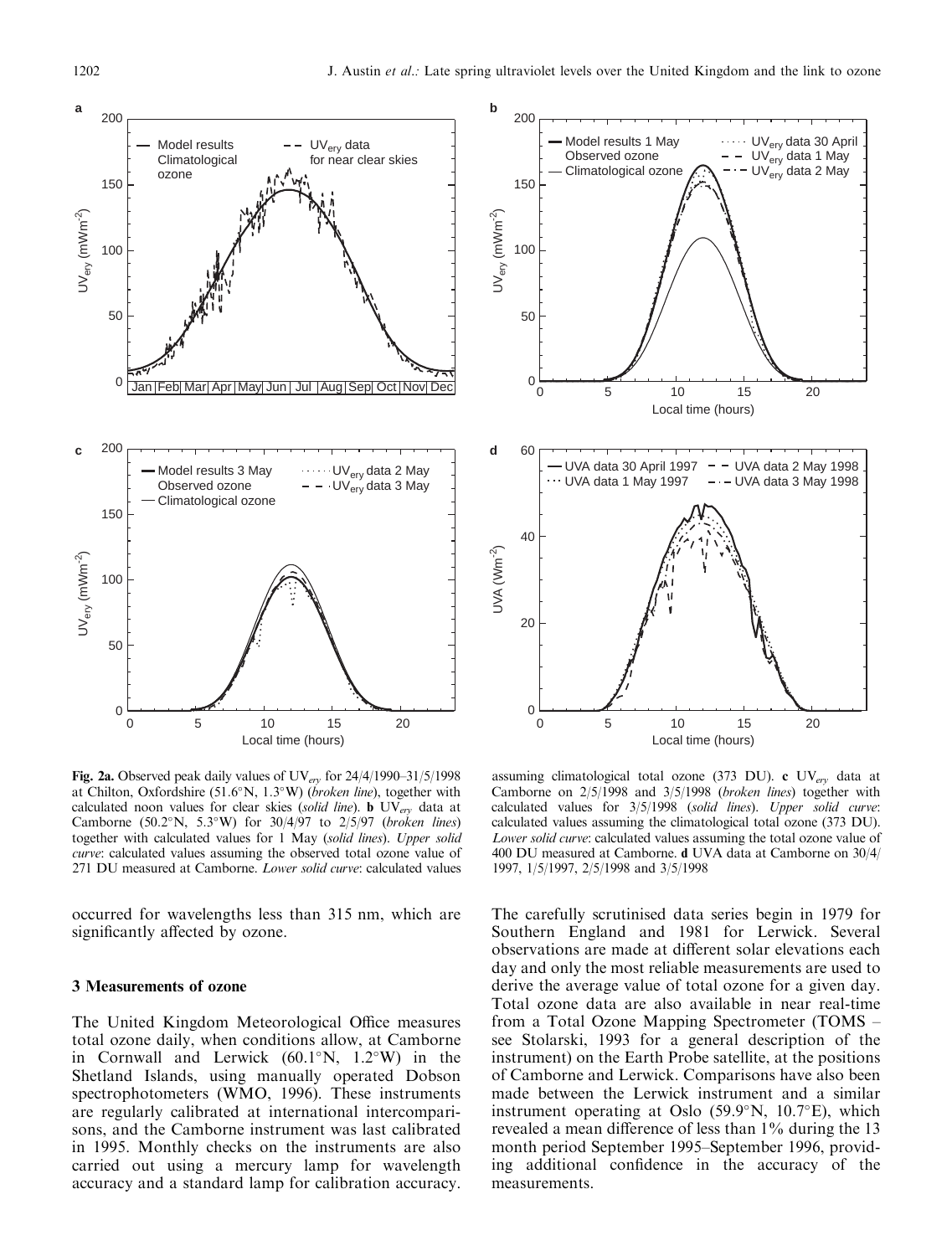The ozone profile is measured at Lerwick using a Science Pump Corporation electrochemical cell ECC5 which is interfaced to a standard radiosonde package carried by a meteorological balloon. Ambient air is pumped through potassium iodide solution in the cell and the resulting current is proportional to the number of ozone molecules in the sample. Profiles are obtained at least three times per week in winter and early spring but less often during the rest of the year. In April, regular ascents began in 1992 (WMO, 1996).

#### 3.1 Observations for the 1996/97 period

For much of the winter 1996–97, daily values of total ozone were within two standard deviations of the climatological mean at both Camborne (Fig. 3a) and Lerwick, but with the March and April monthly means below normal by  $11-16\%$ . Values show considerable day-to-day variability especially in the winter and spring, due primarily to meteorological effects including movements in the polar vortex but superimposed on this day-to-day variation is slow chemical change (Chipper field, 1994; Chipperfield et al., 1996; von der Gaathen et al., 1995; Braathen et al., 1997; Rex et al., 1998). Between 29 April and 2 May, 1997, very low daily values for the time of year were recorded. This included the lowest measurements ever made by the Camborne/ Bracknell Dobson instrument for April and May (266 and 271 DU respectively). Although even lower values have been recorded in March at these stations (206 and 195 DU at Camborne and Lerwick respectively in March 1996), the fact that very low values occurred so

late in the year is significant for  $UV_{ery}$  levels as indicated in Fig. 2. During the period when data have been taken in Southern England, there has been a general tendency for the April minima to become lower at a rate similar to the overall downward trend of about 2 DU per year.

An ozone ascent was made at Lerwick on 30 April, but because of an electronics fault, data were only available up to 18 km rather than the typical limit of about 30 km. Compared with the April mean (Fig. 3b), on 30 April there was approximately 50 DU less ozone in the 10 to 18 km range. On 30 April total ozone was also measured from the Dobson spectrophotometer at Lerwick and was found to be 295 DU, approximately 80 DU below the mean for April for the period over which measurements have been made. This, together with the profile information from the ozonesonde, indicates that the ozone above 18 km was about 30 DU below the monthly mean.

For April and May 1997 the mean and random error for the difference Dobson-TOMS were typically of the order of  $1\%$  and  $3\%$ . During the period 30 April–2 May 1997 the largest difference was  $-3\%$  at Camborne and +4% at Lerwick. The TOMS data for 30 April, showed a region of high ozone in the high-latitude western hemisphere, where the total column approached 500 DU, but much of the high-latitude eastern hemisphere was considerably lower at about 300 DU. In particular, there was a small region over central and northern England with ozone values approaching values normally only seen in the tropics at this time of year. Total ozone measured at Copenhagen (55.7°N, 12.6°E) was also very low on 1 May, 1997, (279 DU), almost 3 standard deviations below the long term mean.



Fig. 3a. Total ozone measurements at Camborne for the winters 1996-97 (solid line) and 1997-98 (broken line). The shaded region shows the mean  $\pm 1$  standard deviation of the daily values for each day for the period 1989-98. b Total ozone at Lerwick from the surface to a given height as a function of height. Thick solid line: observations

for 30 April 1997; thick broken line: observations for 29 April 1998; thin solid line: mean values for April observations; shaded region: mean  $\pm$  1 standard deviation. The mean and standard deviations were calculated from the 28 individual profiles measured in April between 1992 and 1997, but excluding the profile measured on 30 April 1997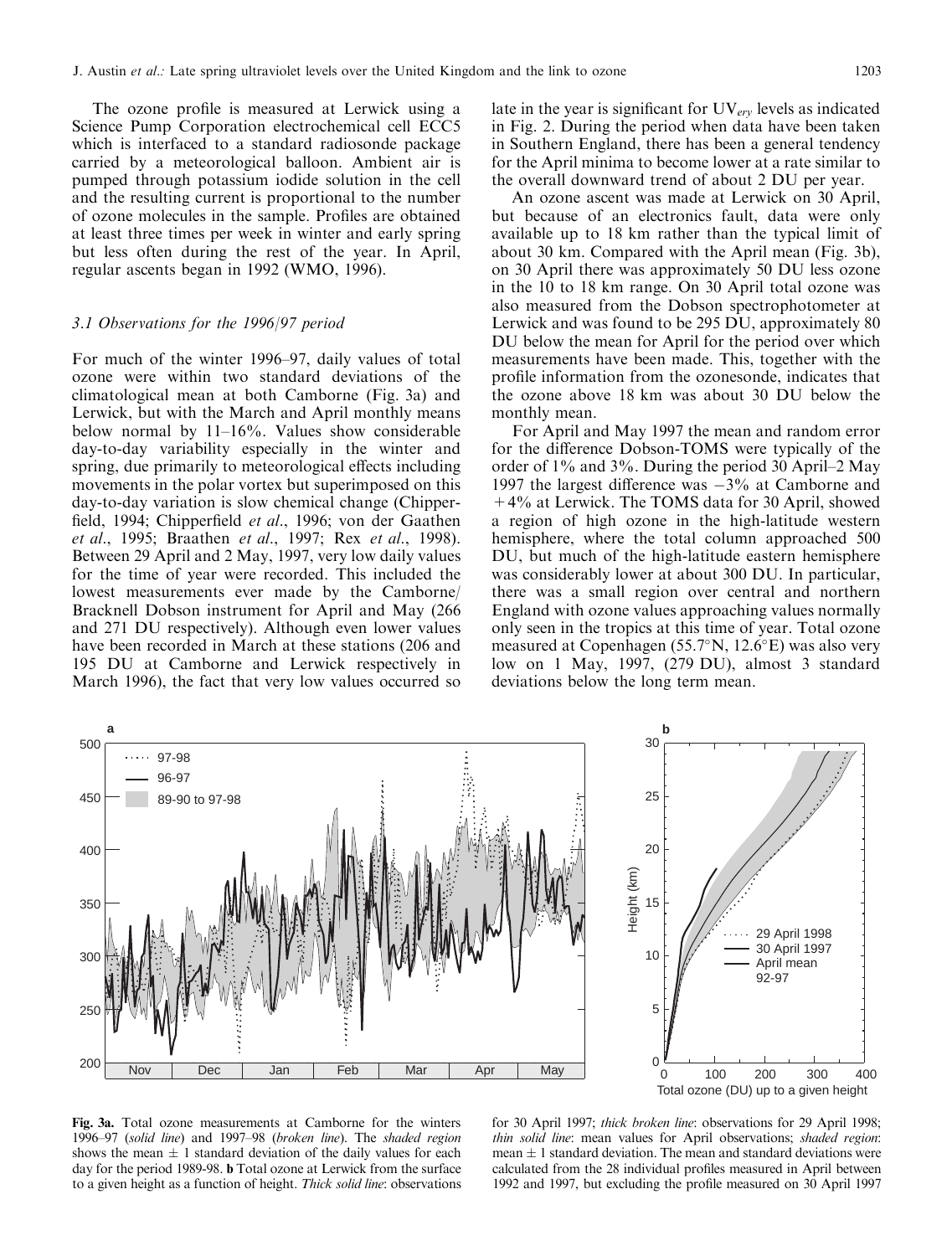## 3.2 Observations for the 1997/98 period

Also included in Fig. 3 are the results for the 1997/98 winter and spring. During the early part of the winter there were two periods, during December and February when total ozone at Camborne was low, but otherwise values were near normal. During the period when UV levels increase rapidly, in April and May, total ozone was generally much higher than in the corresponding period in 1997. The vertical profiles at Lerwick confirm this general picture and in particular, for 29 April, 1998, ozone was generally one standard deviation above the mean. This compares with the profile one year earlier which was more than one standard deviation below the mean over almost the entire measured range.

The TOMS data for 2 May, 1998 contrasts markedly with the data for the 1997 period. In 1998, ozone amounts were much closer to the long-term climatology with large areas in high latitudes approaching or exceeding 500 DU. Over the UK and Europe values were quite close to the long-term climatology and some 100 DU higher than in 1997.

## 4 Modelling UV<sub>erv</sub>

To model  $UV_{\text{erv}}$  for the periods of interest, the radiative transfer scheme used to compute photolysis rates in the Meteorological Office photochemical model (Butchart and Austin, 1996) has been extended to the ground and the downward component of the UV irradiance was weighted to the McKinlay-Diffey action spectrum for erythema (McKinlay and Diffey, 1987). The calculations used the ozone climatology for Camborne/Bracknell for the period 1979–1996 and the total aerosol optical depth was assumed to be 0.2 in the UV part of the spectrum. The model results (smooth curve in Fig. 2a) show generally good agreement, perhaps overpredicting  $UV_{\text{erv}}$  in the winter months and underpredicting in the summer months. However, the results are slightly dependent on the amount of aerosol assumed and seasonal variations have not been taken into consideration. Also, identifying truly clear skies in the winter months is quite difficult due to the small UV signal while the large winter solar zenith angles could have resulted in a small instrument bias. Regarding the values in the summer months, these were calculated using an ozone climatology valid for all meteorological conditions and it is quite likely that the observed ozone would actually have been slightly lower during the anticyclonic conditions to which the  $UV_{ery}$  values refer. Comparing the results in more detail, at Chilton, the model predicted values are  $104.4 \text{ mWm}^{-2}$  and  $146.4$  mWm<sup>-2</sup> on 30 April and 27 June respectively. The differences from the climatology (Table 1) of  $1\%$ and 7% respectively are well within the combined systematic errors of the instrument (about  $10-15\%$ ) and the ozone cross-section data (about 20%, for a 95% confidence level, DeMore et al., 1997) used in the model calculations. This suggests incidentally that the true systematic errors in the measurements and cross-section

data may be somewhat smaller than the theoretical values.

The model  $UV_{\text{ery}}$  results for Camborne for the periods 30 April to 2 May, 1997, is shown in Fig. 2b. The lower solid curve is the model calculation assuming climatological ozone values, and the upper solid curve assumes the observed ozone for 1 May, 1997 (271 DU). For the observed ozone, the model overestimated the peak by 9% (165.1 compared to an observed 151.4  $\pm$  $0.7 \text{ mWm}^{-2}$  on 1 May where the error bar denotes the random error in the measurement) but the diurnal variation of the  $UV_{ery}$  observations is very well reproduced. There is a substantial difference between the calculated  $UV_{\text{ery}}$  results for the two ozone values demonstrating that the increased observed  $UV_{erv}$  in early May, 1997, was almost entirely due to ozone change. This supports the conclusion obtained in Sect. 2, on the basis of the UVA measurements.

For 2 and 3 May, 1998, observed peak  $UV_{ery}$  values at Camborne were  $101.7 \pm 2.1$  and  $106.4 \pm 0.2$  mWm<sup>-2</sup> and again this compares very favourably with the calculated value of  $102.4 \text{ mWm}^{-2}$  for 3 May 1998 assuming the measured total ozone of 400 DU (lower solid curve in Fig. 2c). With climatological ozone (373 DU, upper solid curve in Fig. 2c) the calculated peak  $UV_{\text{erv}}$  was 111.8 mWm<sup>-2</sup>. These values are all within one standard deviation of the expected  $UV_{erv}$  values for Camborne (the Chilton climatology, Table 1, corrected for the latitudinal difference between Camborne and Chilton).

### 5 Analysis of results

#### 5.1 Meteorological conditions

In this section, the temperature conditions in the lower stratosphere during the winter and spring periods are summarised with an emphasis on the likelihood of ozone destruction on the surfaces of PSCs. A commonly used diagnostic is the minimum temperature for the region north of  $45^{\circ}$ N, shown in Fig. 4 from UK Meteorological Office stratospheric analyses (Swinbank and O'Neill, 1994). The shaded region shows the range of minimum values for each day for the periods 1 November 1991–31 May 1992 to 1 November 1995–31 May 1996. The values for the period 1 November 1996 $-31$ May 1997 and 1 November 1997–31 May 1998 are indicated by the solid and dotted lines respectively. For comparison the thermodynamic equilibrium temperatures (Hanson and Mauersberger, 1988) for the formation of nitric acid trihydrate (NAT) and pure ice (ICE) PSCs are indicated by the broken lines parallel to the abscissa, assuming 10 ppby  $HNO<sub>3</sub>$  and 5 ppmy  $H<sub>2</sub>O$ . Although the early part of the 1996/97 winter was relatively mild, temperatures below the NAT threshold were observed well into March, a period when chemical ozone destruction would have been quite marked. In contrast, the 1997/98 winter was very cold early on, with ice temperatures occurring in December but the stratospheric warming in January increased temperatures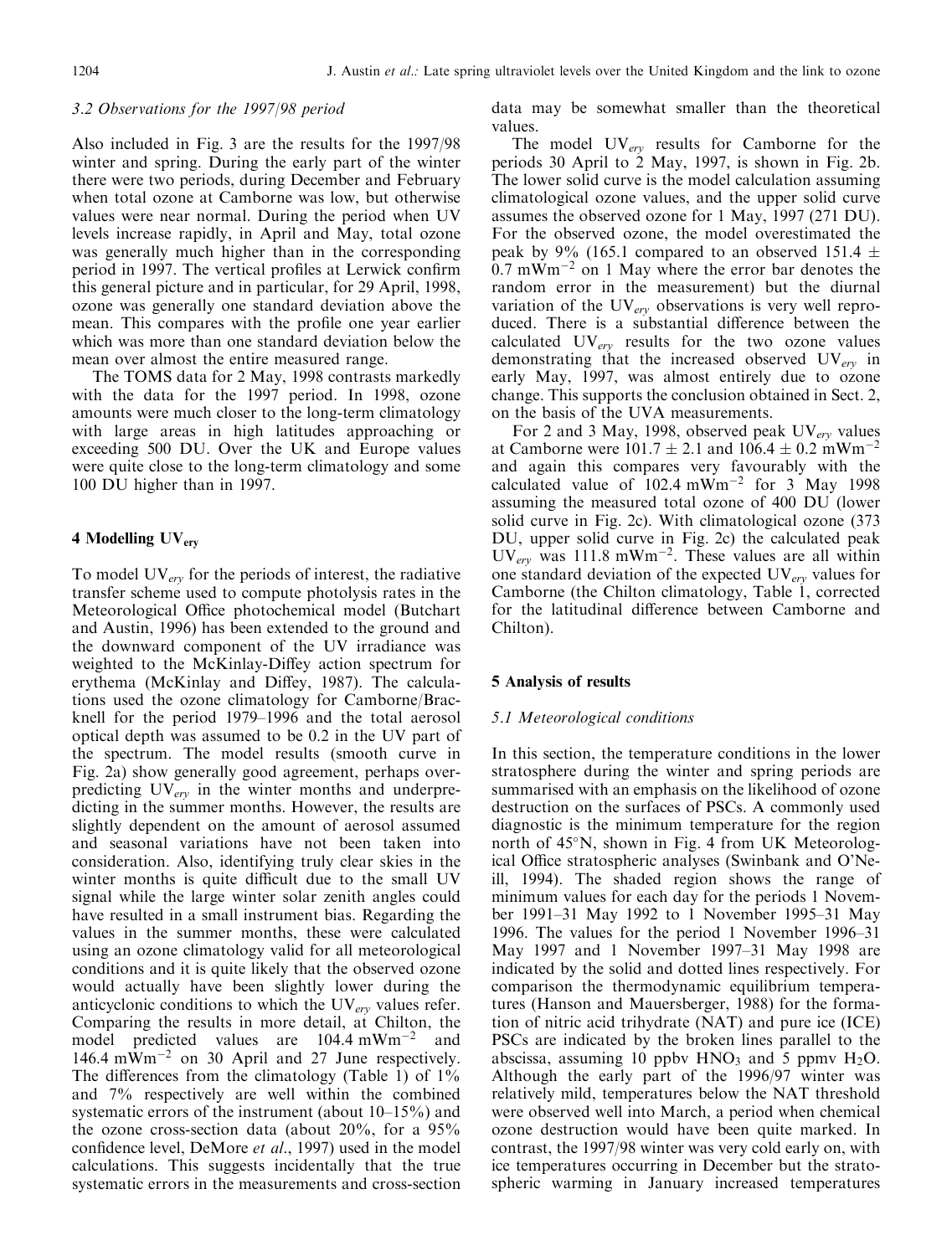

significantly. Following the warming further cooling resulted, but temperatures were only just low enough to support PSCs for a short period during the remainder of the winter, in contrast with 1996/97.

#### 5.2 Air parcel behaviour

To determine the likely origin of the air arriving in the lower stratosphere across the UK, we computed, using the UKMO stratospheric analyses (Swinbank and O'Neill, 1994), a range of back trajectories arriving at locations spread evenly between the positions  $50-60^{\circ}N$ and  $10^{\circ}$ W $-10^{\circ}$ E on 30 April 1997 and 3 May 1998. The trajectories were assumed to be isentropic, a good approximation for actual air motions (Austin and Tuck, 1985; Knudsen and Carver, 1994) and were calculated for the potential temperature surfaces 400 K, 475 K, 550 K and 625 K (approximate altitudes 18, 20, 22 and 24 km respectively). At each level, adjacent air parcels (Figs. 5 and 6) show similar behaviour providing confidence in the computed trajectories (Austin and Tuck, 1985).

For 1997, on the 550 K and 625 K surfaces, all the air parcels travelled around the polar vortex, which was somewhat elongated in shape. Comparison with the TOMS map for 30 April shows that the the air parcels at these levels were approximately confined to the region where total ozone was low. Perusal of the potential vorticity charts for this period (see Clough et al., 1985 and Hoskins et al., 1985, for the significance of this quantity), indicated that the UK was at the edge of the polar vortex, which extended into the eastern hemisphere, broadly similar in position to that of the trajectories. On the 400 K surface, all the air parcels had their origin in subtropical latitudes. The results at  $475$  K showed a combination of both flow regimes, with the south-west parcels transported from the subtropics and the remainder from the edge of the polar vortex.

Fig. 4. Minimum temperatures for the region north of 45°N from UK Meteorological Office stratospheric analyses. The shaded region shows the range of minimum values for each day for the periods  $1/11/1991-31/5/1992$  to  $1/11/1995-31/5/1992$ 1996. The values for the period  $1/11/1996-31/5/$ 1997 and  $1/11/1997-31/5/1998$  are indicated by the solid and dashed lines. For comparison the thermodynamic equilibrium temperatures for the formation of nitric acid trihydrate (NAT) and pure ice (ICE) PSCs are indicated by the broken lines parallel to the abscissa

The trajectories ending on 2 May, 1998, (Fig. 5) show distinctly different behaviour than for 1997. At each level the trajectories are again broadly consistent and although the majority of parcels had their origin in low latitudes at the upper levels, at 400 K most parcels started in middle latitudes. Also there was no clearly defined region (e.g. the vortex) around which the air parcels travelled.

## 6 Discussion

#### 6.1 Meteorological and chemical effects on ozone

For some decades it has been recognised that total ozone is correlated with meteorological parameters (e.g. Ohring and Muench, 1960). On this basis, Steinbrecht et al. (1998) have deduced that the measured change in tropopause height over the last 30 y has resulted in about 10 DU total ozone loss. Our own data at Camborne and Lerwick have also shown a clear anticorrelation between total ozone and the height of the tropopause over many years (Molyneux et al., 1998). On 30 April, 1997, when anticyclonic conditions were present in the troposphere, the height of the transition, between low ozone tropospheric air and higher ozone stratospheric air, was raised by about 3 km. Also, on the 400 K potential temperature surface, the air parcels had been transported from the sub-tropics where ozone concentrations are generally low (Russell *et al.*, 1986). Together, these two effects gave rise to low total ozone below 18 km due to meteorological processes. Further, although 1997 was warmer than normal early in the winter, PSCs could nonetheless form from the beginning of January until 26 March (Fig. 4), when exceptionally cold conditions prevailed, allowing the possibility of ozone destruction in the polar vortex later into the spring than in previous years (Chipperfield, 1994; Chipperfield et al., 1996; von der Gathen et al., 1995; Braathen et al., 1997; Rex et al., 1998). Consequently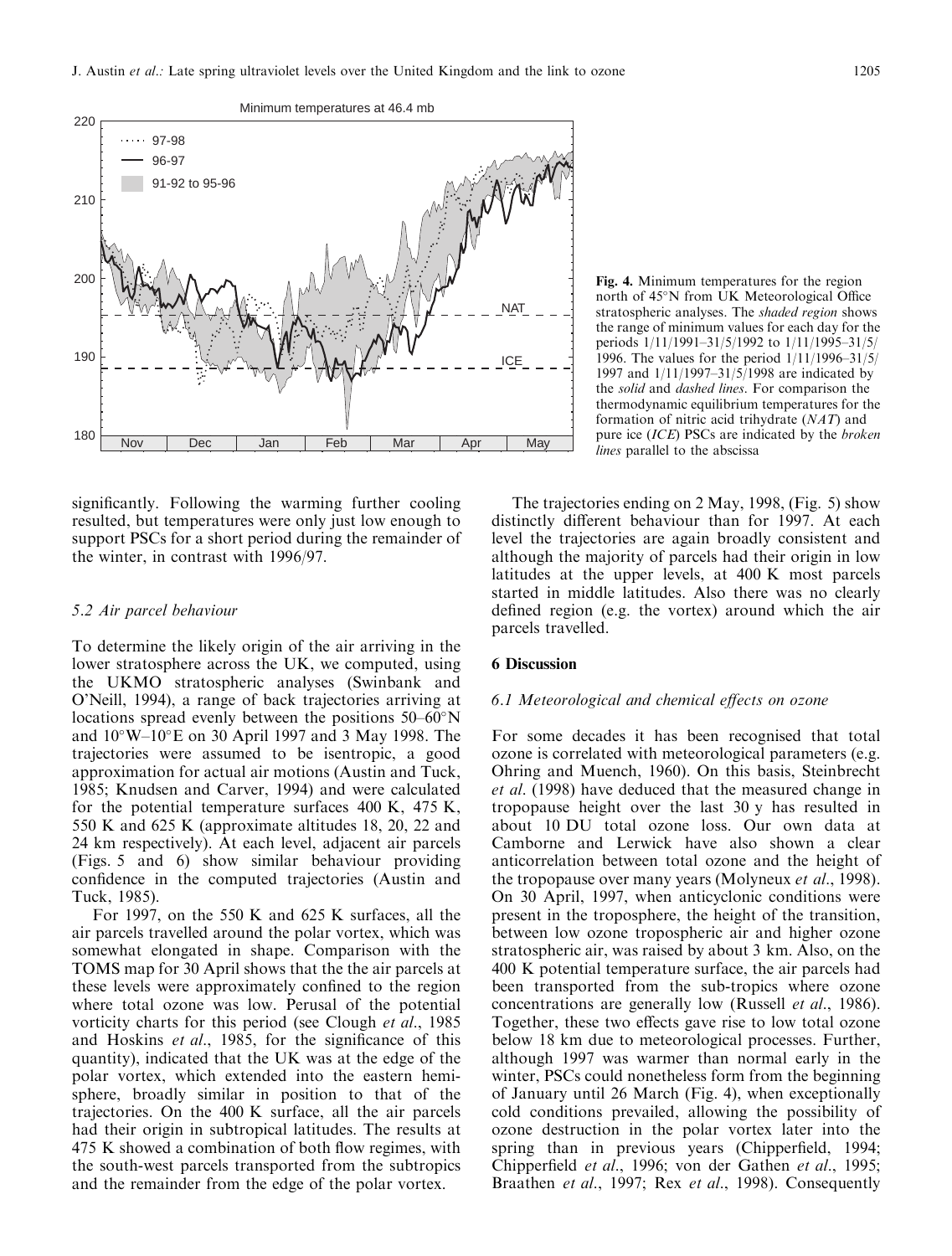



Fig. 5. 10-day air parcel trajectories calculated from analysed winds and ending on 30/4/97. Trajectories were calculated for end points at intervals of  $2^{\circ}$  latitude and  $2.5^{\circ}$  longitude but for clarity only every fourth trajectory is shown. The *start points* are indicated by the *circles*; the arrow heads denote the direction of travel and are plotted at

air parcels which remained near the edge of the vortex, as indicated in Fig. 5, would likely have experienced some chemical ozone loss during the spring. This loss would have been enhanced by the elongation of the vortex which allowed air parcels to be advected to lower latitudes where increased photolysis rates enhance the ozone depletion rate. Therefore the vertical ozone profiles for Lerwick together with the trajectory results





intervals of 2.5 days along each trajectory, with arrow heads also at the end points, coinciding with positions over the UK The calculations are for the potential temperature surface  $\theta = 400$  K, 475 K, 550 K and 625 K

suggest that just over half the ozone loss relative to recent climatology occurred due to meteorological effects because of the surface anticyclonic conditions and transport from the subtropics. The remainder was probably due to the presence of ozone-depleted air inside and on the edge of the polar vortex. This chemical depletion would have occurred a month or more earlier when PSCs were present and would have remained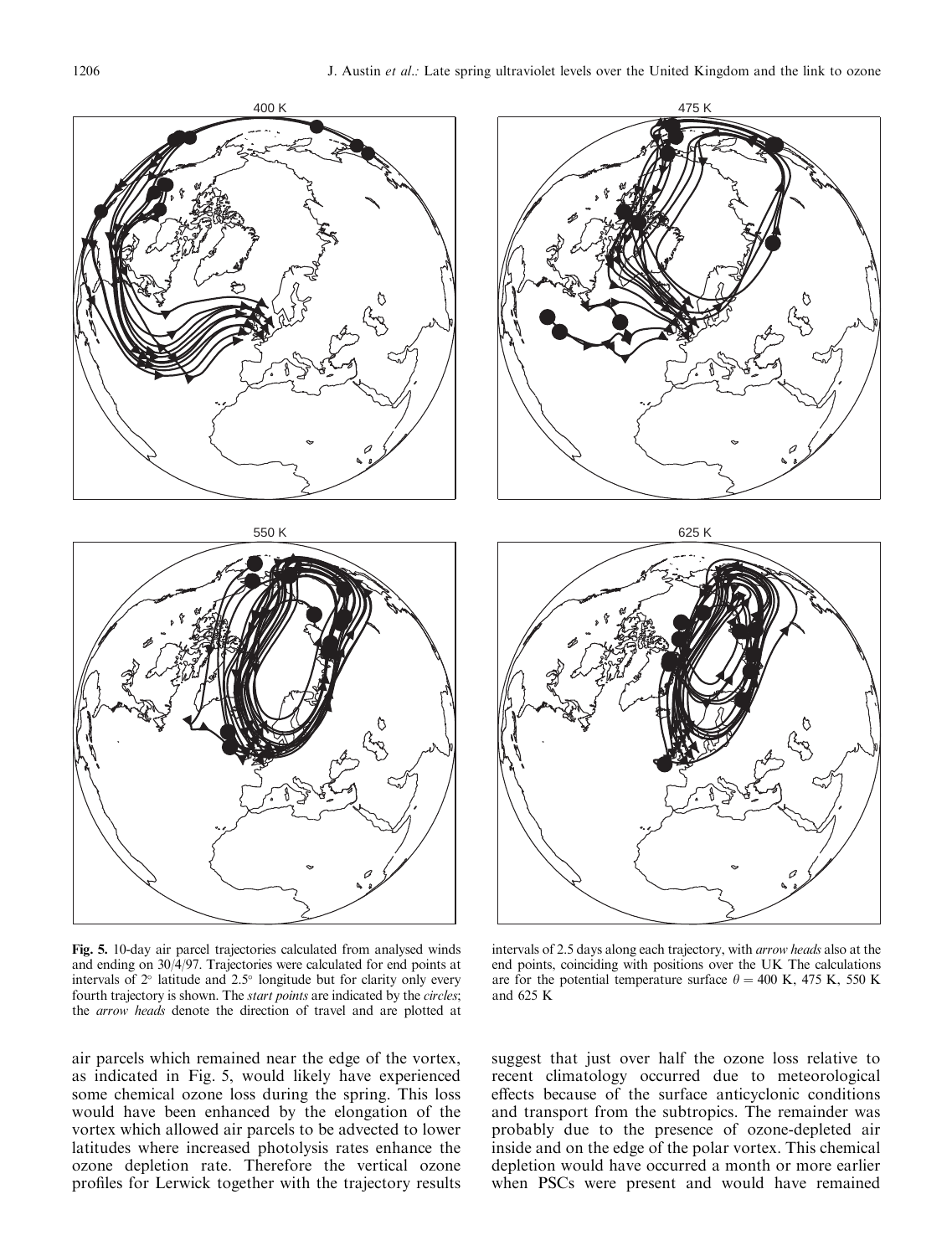



Fig. 6. As Fig. 5 but for trajectories ending on 2 May, 1998

because of the isolated nature of the polar vortex. Examination of total ozone maps based on TOVS satellite data (Neuendorffer, 1996) for February to April 1997 shows a well-defined region of low ozone in the polar vortex early in the period followed by transport of low ozone from the subtropics during several episodes later in the period. This is consistent with chemical depletion early in the period due to the very low temperatures (Fig. 4) followed by reversible changes associated with dynamics such as during the anticyclonic period mentioned here. Therefore this study provides an extension of previous results (Kerr and McElroy, 1993)





which have shown the effect of surface anticyclones on ultraviolet during summer conditions. Furthermore, the potential for particularly extreme events in late spring, is demonstrated.

In comparison, for a similar period in 1998, total ozone was considerably higher with most of the low level air parcels remaining in middle latitudes. Also, with fewer PSCs than in most recent years, the amount of chemical ozone depletion was considerably reduced. Preliminary estimates (European Ozone Research Coordinating Unit, 1998) confirm that chemical ozone depletion was lower in 1998 than in recent years, but still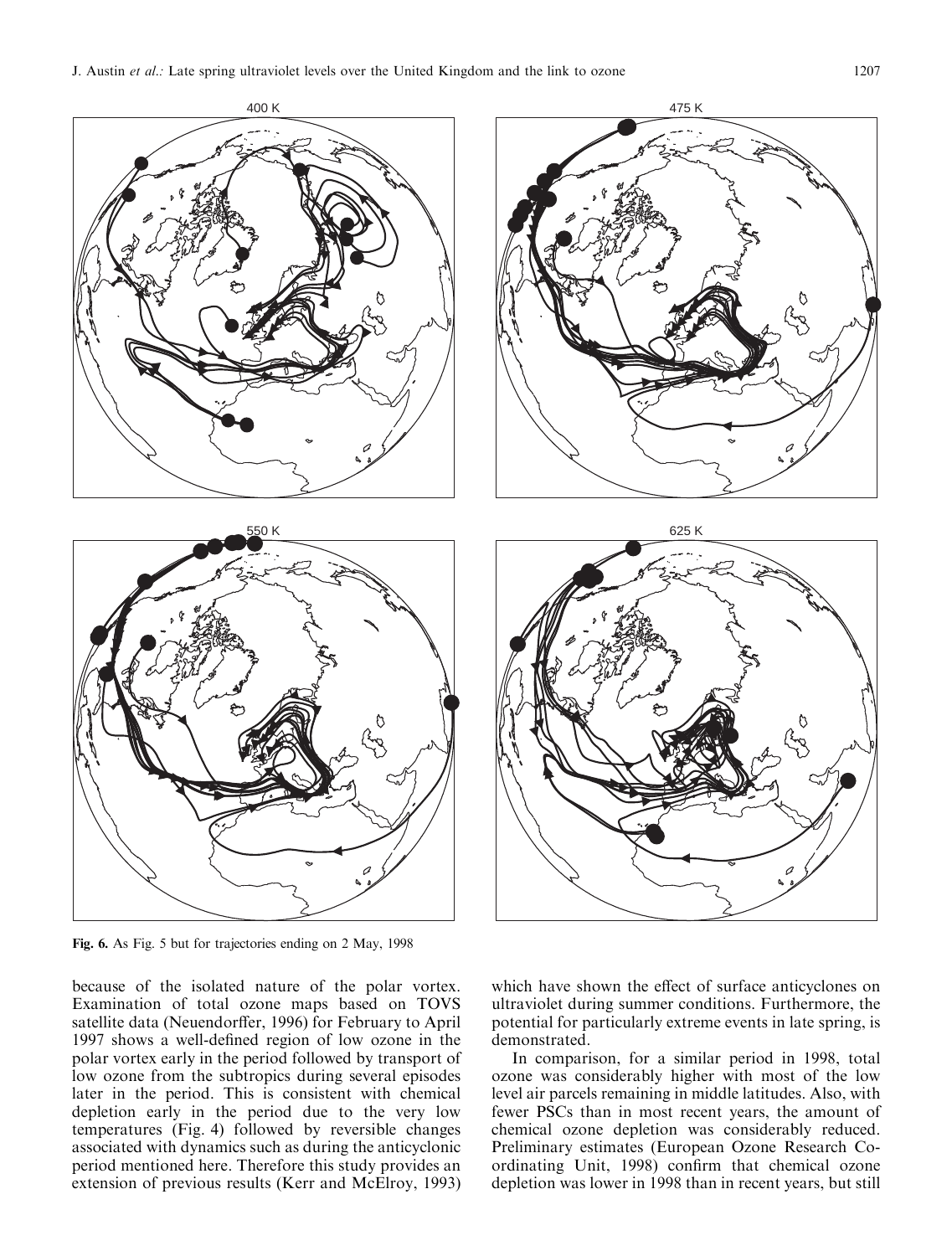suggests that the column ozone would have been  $15-$ 20% higher in the absence of chemical depletion.

## 6.2 Future prospects of high  $UV_{erv}$

As noted by other authors (e.g. Austin et al., 1992; Shindell et al., 1998; WMO, 1999, Ch 12) as greenhouse gas concentrations increase further in the atmosphere, lower stratospheric temperatures will fall further. Temperatures in the high-latitude lower stratosphere in the 1990s have been lower than previous decades (WMO, 1999, Ch 5, and references therein) while the strengthening of the Arctic vortex since 1979 has also been documented (Labitzke and van Loon, 1995; Zurek et al., 1996). Also, although chlorofluorocarbons appear to have maximised in the troposphere (Montzka et al., 1993), the delay for their transport to the upper atmosphere implies that stratospheric chlorine levels are only now expected to peak while bromine amounts are likely to rise for several more years (SORG, 1996; WMO, 1999, Ch 11). Thus, further increases in peak springtime  $UV_{ery}$  might be expected to occur for the next decade or more.

# 6.3 Impact of  $UV_{\text{erv}}$  levels on human health

To express the measured  $UV_{\text{ery}}$  values in biological terms, for a Sun-sensitive person, a minimal erythemal dose is about 200 Jm<sup>-2</sup>. Therefore a minimal erythema (just noticeable increase in skin colouring) would have been attained in 20 min on 30 April, 1997, and 22 min on 1 May, 1997, at Camborne, compared with an expected 31 min. While there is not a demonstrated link between erythema (sunburn) and skin cancer, a history of repeated sunburns is a strong risk factor for all types of skin cancer (Armstrong, 1993). Therefore a 30% reduction in sunburn time could be serious if repeated frequently, although for a single high  $UV_{ery}$  exposure, apart from some temporary discomfort, there may be little long-term health consequence.

## 7 Conclusion

Extremely low ozone levels were observed on 30 April, 1997, over Camborne and Lerwick, due to transport from the tropics below 18 km where ozone is low in concentration, and transport from the Arctic vortex above 18 km where ozone had probably been partially depleted by chemistry. Further, during 1997 the final warming was also delayed so that any ozone depletion which had occurred during the winter was maintained in the stratospheric polar vortex. Radiation model calculations and measurements of UVA confirm that the low ozone resulted in the high  $UV_{erv}$  measured in spring 1997. In contrast, during the 1997/98 winter any ozone depletion early in the period was offset by the transport of large amounts of ozone to high latitudes by a minor stratospheric warming and subsequently temperatures were too high for significant ozone destruction to occur in spring. The large differences between 1997 and 1998 illustrate the importance of interannual variability and the difficulty in detecting long term change in the Northern Hemisphere. In particular it would be premature to conclude, on the basis of the 1998 measurements, that the ozone layer is beginning to recover.

Although the case studies presented here were specific to Southern England, a relatively small part of Europe, some 30 million people were nonetheless potentially affected. Also, it is plausible that at other times other regions in northern middle latitudes may be at risk, as has been observed in southern middle latitudes (Atkinson et al., 1989). Consequently, if the 1996/97 conditions were to occur later in the spring in accordance with current trends in the stability of the polar vortex, with 1997/98 being perhaps an exceptional winter, this could become more serious both for human health and the biosphere. Hence, continued careful monitoring of UV and the ozone layer is essential throughout the period when ozone destruction is expected to be most extreme, over the next decade and perhaps beyond.

Acknowledgements. JA was partially supported by the DETR under contract EPG 1/1/35. CD acknowledges the support of colleagues at NRPB. SF and MM were supported by the DETR under contract EPG 1/1/27. The British Atmospheric Data Centre, Rutherford Apleton Laboratory, Chilton, Oxfordshire, kindly supplied TOMS data. We would like to thank Cathy Johnson (DETR) and two anonymous referees for their helpful comments on an earlier draft of the paper.

Topical Editor F. Vial thanks M. Rummukainen and another referee for their help in evaluating this paper.

#### References

- Armstrong, B. K., Implications of increased solar UVB for cancer incidence, in The role of the stratosphere in global change, NATO ASI Series I, Environmental change, 8, Ed. M-L. Chanin, Springer-Verlag, London Berlin Heidelberg, 517-540, 1993.
- Atkinson, R. J., W. A. Matthews, P. A. Newman, and R. A. Plumb, Evidence of the mid-latitude impact of Antarctic ozone depletion, Nature, 340, 290-294, 1989.
- Austin, J., and N. Butchart, The influence of climate change and the timing of stratospheric warmings on Arctic ozone depletion, J. Geophys. Res., 99, 1127-1145, 1994.
- Austin, J., and A. F. Tuck, The calculation of stratospheric air parcel trajectories using satellite data, Q. J. R. Meteorol. Soc., 111, 279±307, 1985.
- Austin, J., N. Butchart and K. P. Shine, Possible Arctic ozone hole in a doubled  $CO<sub>2</sub>$  climate, *Nature*, **360**, 221-225, 1992. (Also front cover of that Nature issue)
- Braathen, G. O., M. Rummukainen, E. Kyrö, H. Gernandt, I. S. Mikkelsen, and M. Gill, Ozone trends and PSC incidence in the Arctic vortex during the 7 winters from 1988-89 to 1994-95, J. Atmos. Chem., in press, 1998.
- Butchart, N., and J. Austin, On the relationship between the quasibiennial oscillation, total chlorine and the severity of the Antarctic ozone hole, Q. J. R. Meteorol. Soc., 122, 183-217, 1996.
- Chipperfield, M. P., A three dimensional model comparison of PSC processing during the Arctic winters of 1991/1992 and 1992/ 1993, Annales Geophysicae, 12, 342-354, 1994.
- Chipperfield, M. P., A. M. Lee, and J. A. Pyle, Model calculations of ozone depletion in the Arctic polar vortex for 1991–92 to 1994-95, Geophys. Res. Lett., 23, 559-562, 1996.